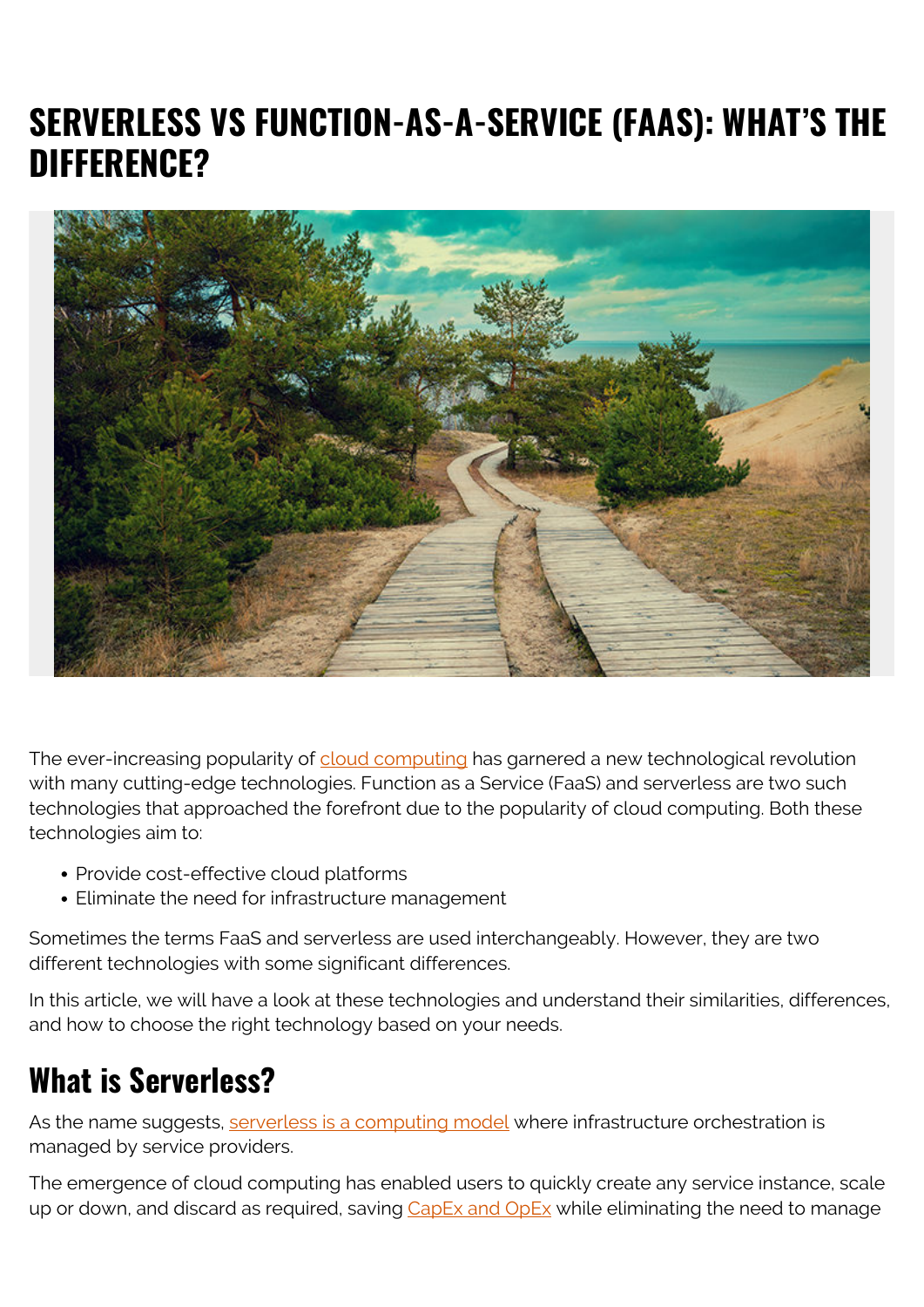physical hardware.

However, even with these cloud servers, the management and configuration tasks of the [cloud](https://blogs.bmc.com/blogs/cloud-infrastructure/) [infrastructure](https://blogs.bmc.com/blogs/cloud-infrastructure/) were left to the users. This is where serverless comes into play.

Serverless aims to eliminate the management and configuration tasks enabling users to solely focus on the application. This is not limited solely to server instances but extends to other areas, too, such as:

- Serverless databases
- [DevOps pipelines](https://blogs.bmc.com/blogs/ci-cd-pipeline-setup/)
- Kubernetes
- $E_{\text{t}}$

Let's consider an example where we need to provision a [SQL database](https://blogs.bmc.com/blogs/sql-vs-nosql/) within the Azure cloud provider.

In a traditional scenario, we will have to first provision all the underlying resources from networks and security groups to compute instances. Then, we'll need to install and configure the SQL database and continuously manage the infrastructure.

However, with a serverless solution like **Azure SQL Database serverless**, we can create a SQL server with a few clicks that will automatically scale according to the system load without the need for users to manage any infrastructure.

# **What is Function as a Service (FaaS)?**

[Function as a Service](https://blogs.bmc.com/blogs/faas-function-as-a-service/) is a relatively newer concept that aims to offer developers the freedom to create software functions in a cloud environment easily. In this method, the developers will still create the application logic, yet the code is executed in stateless compute instances that are managed by the cloud provider. FaaS provides an event-driven computing architecture where functions are triggered by a specific event such as message queues, HTTP requests, etc. Some of the FaaS options available through leading cloud providers include:

- [Azure Functions](https://azure.microsoft.com/en-us/services/functions/)
- [AWS Lambda](https://aws.amazon.com/lambda/)
- [Google Cloud Functions](https://cloud.google.com/functions/)
- [Oracle Cloud Functions](https://www.oracle.com/cloud-native/functions/)

Function as a Service model adheres to a pay-as-you-go model where you have to only pay for the function when it's used.

FaaS allows developers to solely focus on developing the application functionality without having to consider backend infrastructure or server configurations. Instead, you'll simply:

- 1. Pick the [programming language](https://blogs.bmc.com/blogs/programming-languages/) of your choice.
- 2. Package the function with its software dependencies.
- 3. Finally, deploy the function.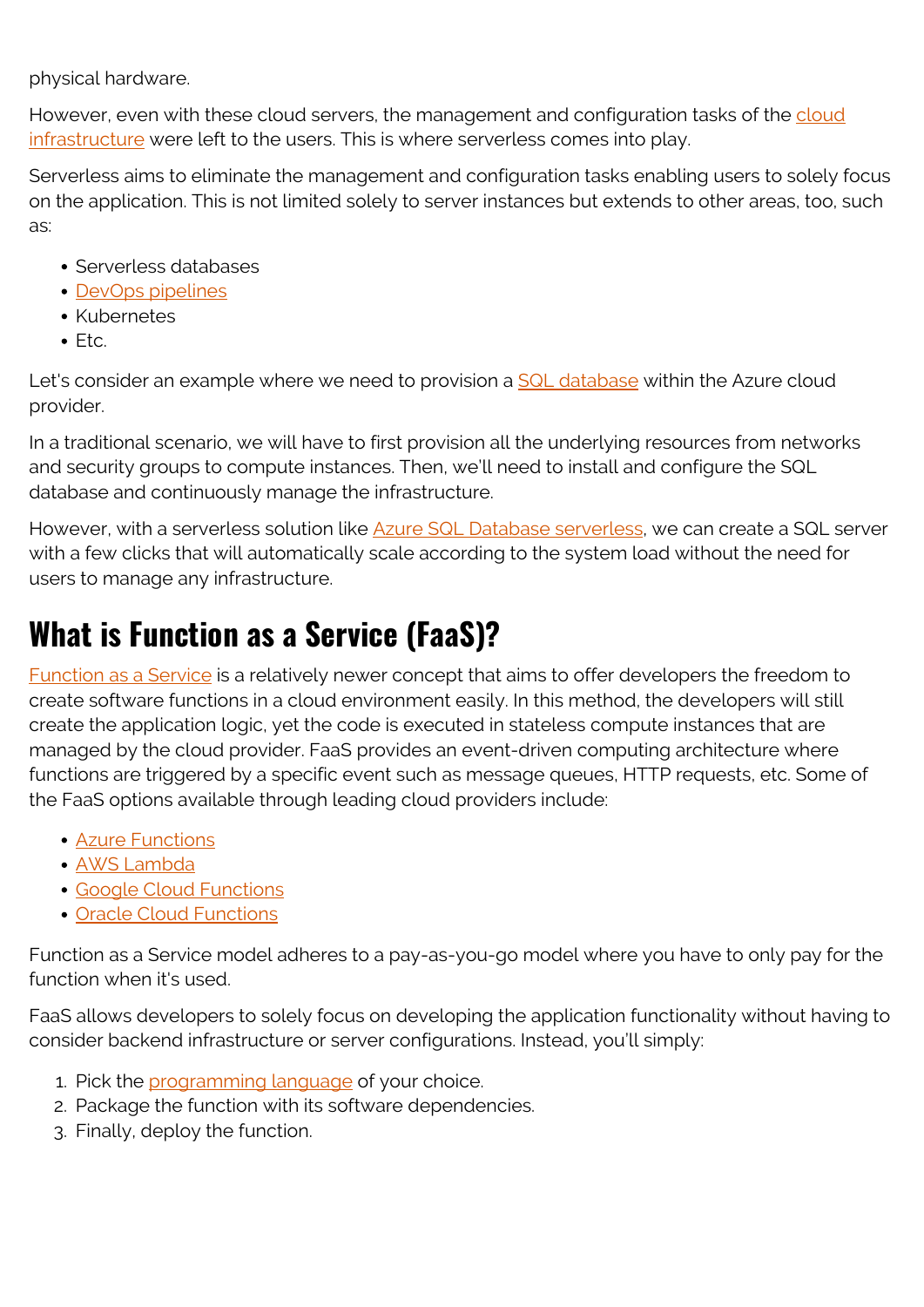# **FaaS vs Serverless: How are they different?**

At a high level, both FaaS and serverless refer to a cloud computing platform that eliminates the need for managing infrastructure. However, these two services excel in different other functionalities as well.

### **Serverless example**

For instance, let's consider the scenario of a [Kubernetes deployment.](https://blogs.bmc.com/blogs/kubernetes-deployment/) In a traditional sense, users will have to provision servers, manage networking, install, and configure Kubernetes cluster software, manage scaling and availability, and finally create the container and [deploy the application](https://blogs.bmc.com/blogs/software-deployment-vs-release/) in the cluster. After that, users need to take care of all of the day-to-day management tasks of the cluster, which is their sole responsibility.

That's a lot of work!

Serverless came along to reduce this workload. Serverless services like **AWS Fargate** allow users to create an [Amazon Elastic Kubernetes Service](https://aws.amazon.com/eks/?whats-new-cards.sort-by=item.additionalFields.postDateTime&whats-new-cards.sort-order=desc&eks-blogs.sort-by=item.additionalFields.createdDate&eks-blogs.sort-order=desc) in a couple of clicks, configure it to suit their needs, and then deploy the application container on the AWS-managed Kubernetes cluster. Because AWS manages everything in this kind of serverless Kubernetes environment, users do not have to:

- Manage any infrastructure
- Worry about scaling and availability

### **FaaS example**

Now, a function as a service platform further abstracts any infrastructure requirement.

Assume that you can simply deploy the web application without provisioning any kind of infrastructure or configurations—just upload the code with dependencies, and you are done! This is what the FaaS services provide: a platform to run functions without worrying about the underlying infrastructure.

These FaaS services are highly useful when creating [microservices-based](https://blogs.bmc.com/blogs/microservices-architecture/) applications. There, we can break down our web application into separate services that run as FaaS functions. Microservices can highly benefit from FaaS as they are targeted towards event-driven architectures. This is not only limited to a single service for a single function, and there might be instances where a single microservice can be a combination of multiple functions, all running on cloud functions communicating through APIs.

The FaaS concept revolves around providing a development platform that can function independently without relying on a larger application or framework.

## **FaaS vs Serverless: pros & cons**

Ok. We've got a good understanding of the differences between each type of service. Now, let's have a look at their advantages and disadvantages.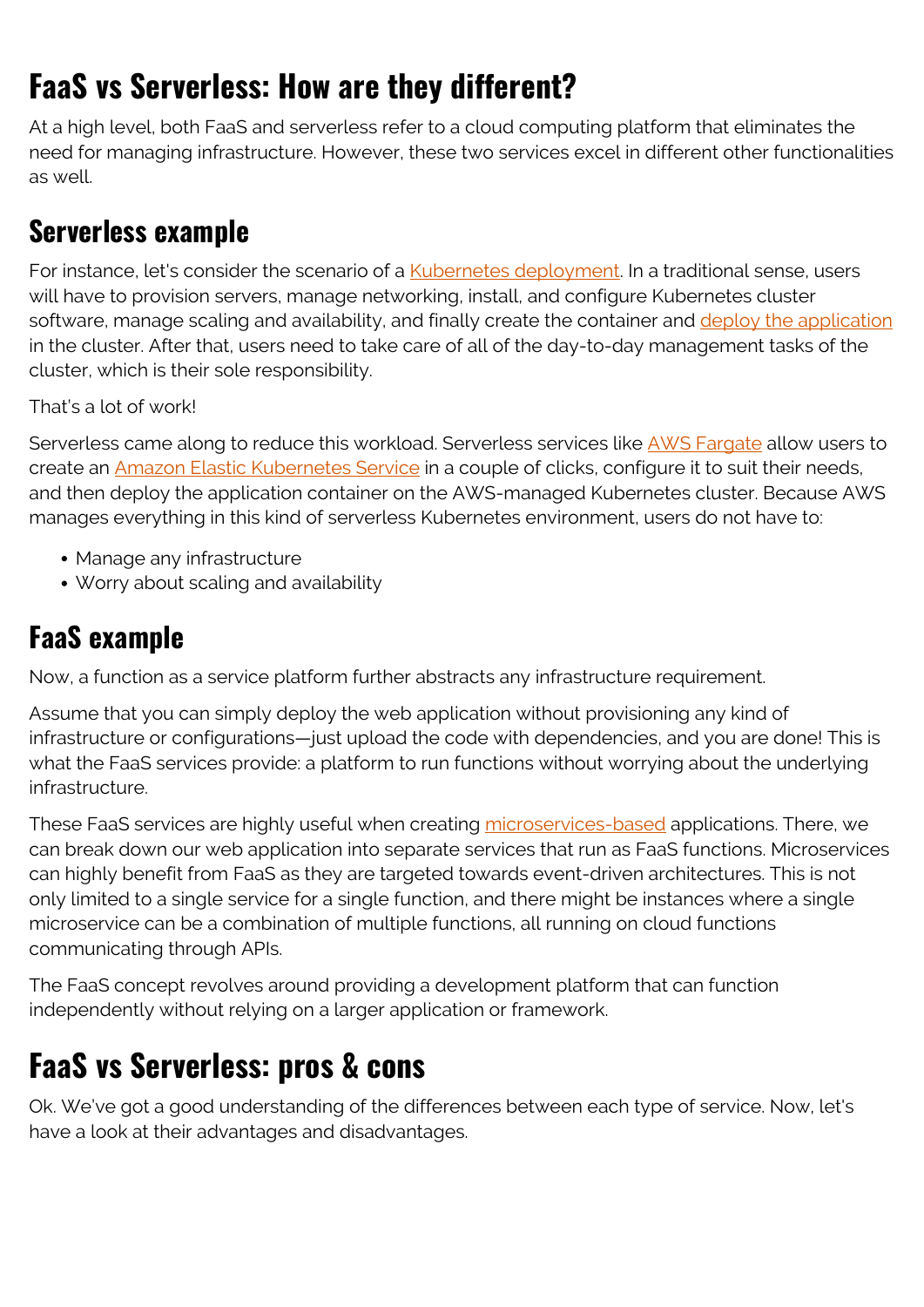### **Serverless advantages**

- **No infrastructure configurations**
- **Most options support auto-scaling**, leading to unlimited expansion potential
- **Cost savings** compared to traditional server-based configurations
- **Ease of long-term management** since all updates, security, and optimizations are managed by the service provider

### **Serverless disadvantages**

- **Loss of fine-grained control**, as all the infrastructure is managed by the cloud provider and users have no access to backend infrastructure for custom configurations.
- **Loss of features.** Some serverless applications will lack specialized configurations available to end-users. This is most prevalent when dealing with serverless database applications as some features that are available on normal database deployments will sometimes not be available in the serverless versions.
- **Potentially expensive, depending on the use case.** However, if you are dealing with huge data sets or data requests, it might be cost-effective to have dedicated servers to handle the load.

## **FaaS advantages**

- **Ease of use.** There's no need to write complete applications. You can simply write only the required functional component and deploy it.
- **Reduction in OpEx.** As the FaaS service model is based on a usage-based pricing model, you only have to pay when the function is executed. This can vastly reduce operational expenses.
- **Scalability and efficiency of functions.** Functions allow users to simply scale up or down and provision multiple functions to meet any user demand without making any changes to the application functionality.

## **FaaS disadvantages**

- **Not suitable for complex functionalities** in a single function. Functions are aimed at creating small functions that accomplish a single task.
- **Potential for more tooling.** Managing a large number of functions will require third-party management tools.
- **Added data stores.** The stateless nature of the functions requires separate data stores outside the functions to support stateful services.

## **How to choose between FaaS or Serverless**

Choosing a FaaS or a Serverless solution depends on:

- The user requirements
- The supported functionality

FaaS options, however, can offer more narrow solutions, and can be used to create functions that complement existing applications that live as separate services outside the core application. This